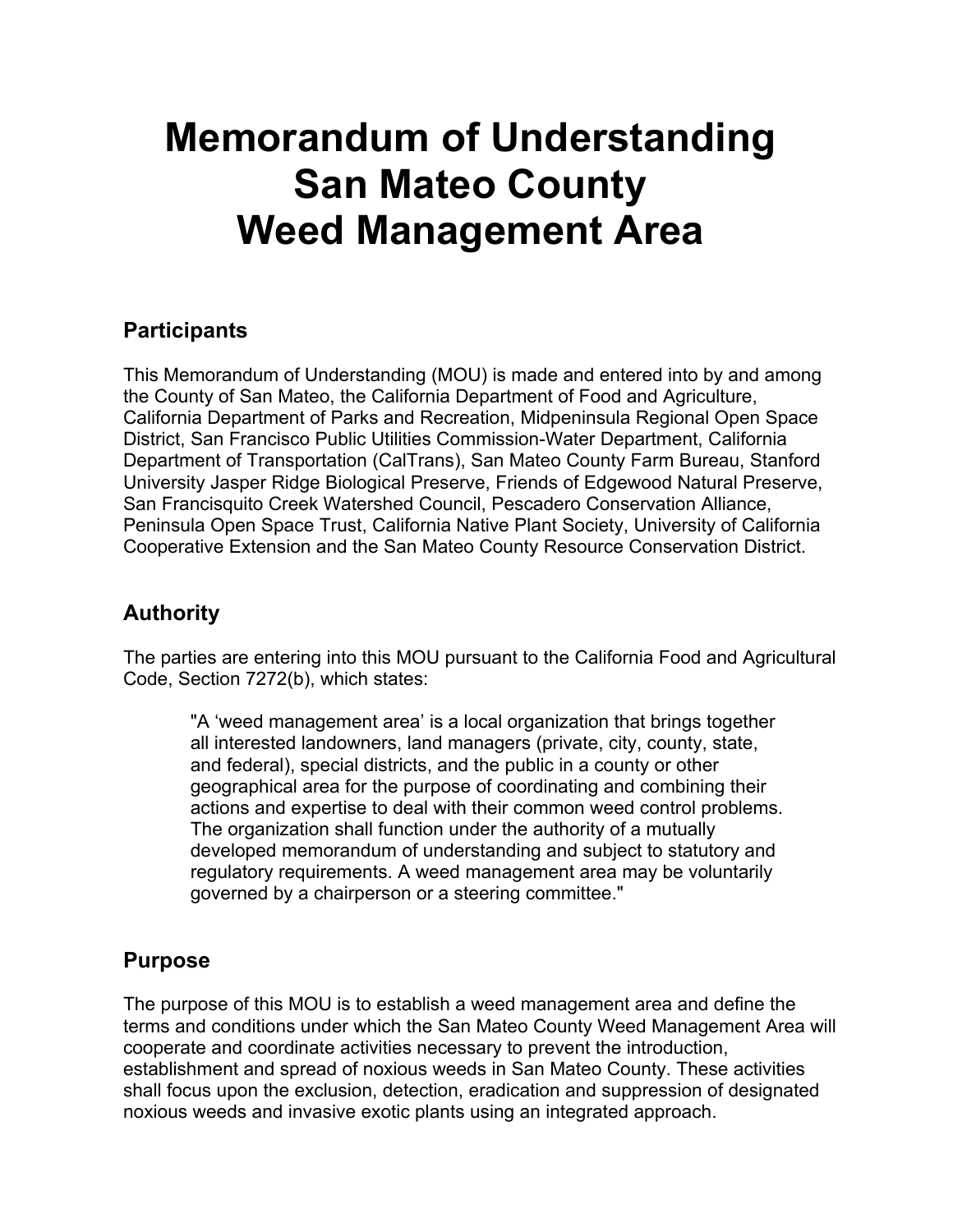# **Overview**

Integrated weed management is a system used to plan and recommend selected methods of management to prevent, contain or control undesirable plant species or group of species using all available strategies and techniques. Together these strategies and techniques are economically and environmentally more effective than any single option. The elements of integrated management include:

- . Education and Awareness
- . Prevention and Early Detection
- . Inventory
- . Control (physical/mechanical, biological, chemical, cultural)
- . Monitoring and Evaluation

A number of noxious weeds and invasive exotic plants are found in San Mateo County. An integrated strategy to manage these populations could minimize their negative effects and prevent future infestations of undesirable plant species.

# **Agreement**

#### **It is mutually agreed upon and understood by and among the parties to this MOU that:**

- A. There shall be a steering committee established among the parties to this MOU. The steering committee shall be comprised of a maximum of ten (10) representatives interested in the control of noxious weeds within San Mateo County. As membership allows, the committee shall consist of the San Mateo County Agricultural Commissioner or his/her designee, one (1) at-large member, and not more than the following number of representatives from these interests: livestock production (1), agricultural production (1), parks and public land management (2), water and natural resources (1), transportation/utilities (1), education/research (1), and environmental advocacy (1).
- B. Steering committee members shall serve for a term of one year. Steering committee members shall be selected by the parties at the first meeting of each calendar year. Terms may be renewed annually. The steering committee shall establish bylaws governing the manner in which business is to be conducted.
- C. The steering committee shall make decisions on matters affecting the weed management area, by majority vote. At least fifty-percent (50%) of committee members must be present for any action to be taken. The steering committee shall consider input from all parties to this MOU in these decisions. Steering Committee Meetings shall be open to all parties.
- D. The parties will meet at least three times per year to provide input to the steering committee.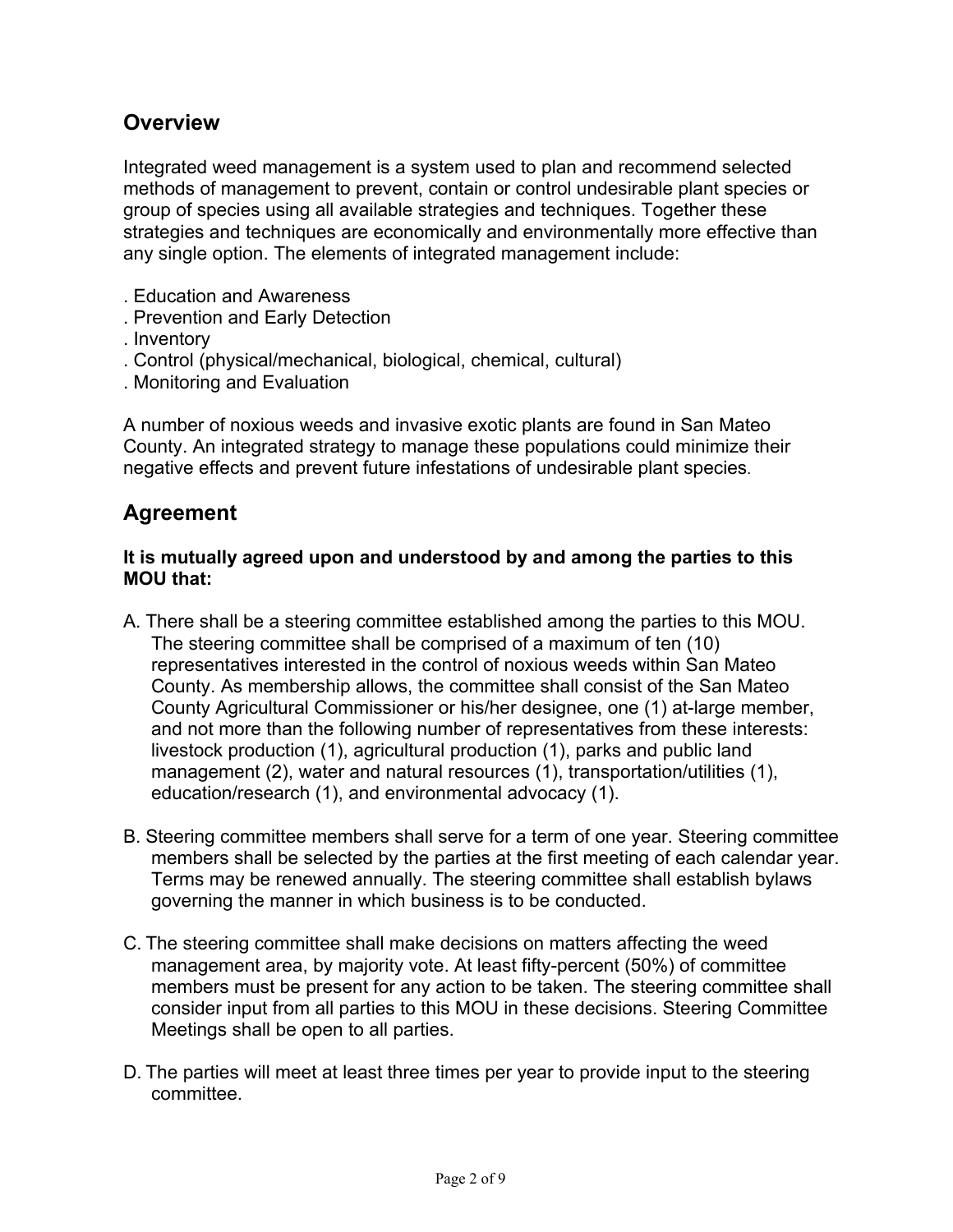- E. The steering committee shall meet to develop and document a coordinated plan to control noxious weed infestations within San Mateo County using the elements of integrated weed management.
- F. The steering committee shall create an integrated weed management plan and a cost-share plan for the integrated control of noxious weeds within San Mateo County.
- G. This MOU may be revised as necessary, by mutual consent of the parties, by issuance of a written amendment signed and dated by all parties.
- H. This MOU in no way restricts any party from participation in similar agreements and/or activities with other public or private entities.
- I. Interested landowners, land managers (private, city, county, state and federal), special districts, and the public in San Mateo County may become part of the San Mateo County Weed Management Area by execution of the signature page entitled "Agreement to Join the Memorandum of Understanding Establishing the San Mateo County Weed Management Area" included as Attachment A. Subsequent to the initial implementation of the "Memorandum of Understanding", any party may become part of the San Mateo County Weed Management Area by execution of the signature page entitled "Agreement to Join the Memorandum of Understanding Establishing the San Mateo County Weed Management Area" included as Attachment B. The executed signature page shall be returned to the steering committee for distribution to all parties to this MOU. The return shall be accomplished by certified mail to the steering committee in care of the Agricultural Commissioner, County of San Mateo, P.O. Box 999 Redwood City, CA 94064- 0999.
- J. This MOU shall be effective upon execution by a minimum of two (2) parties. This MOU expires on June 30, 2004. Any party may terminate their participation in this MOU at any time by providing written notice to all other parties.
- K. This MOU is neither a fiscal nor a funds obligation document. Any endeavor involving reimbursement or contribution of funds between the parties to this instrument will be handled in accordance with the laws, regulations, and procedures applicable to each governmental agency, private landowner, or other participant, including those for government procurement and printing. Such endeavors will be outlined in separate agreements that shall be made in writing by representatives of the parties and shall be independently authorized by appropriate statutory authority. This instrument does not provide such authority. Specifically, this instrument does not establish authority for noncompetitive award to the cooperator of any contract or other agreement. Any contract or agreement for training or other services must fully comply with all applicable requirements for competition.
- L. Each party shall maintain its own general liability insurance coverage, through commercial insurance, self insurance or a combination thereof, against any claim, expense, cost, damage or liability arising out of the performance of its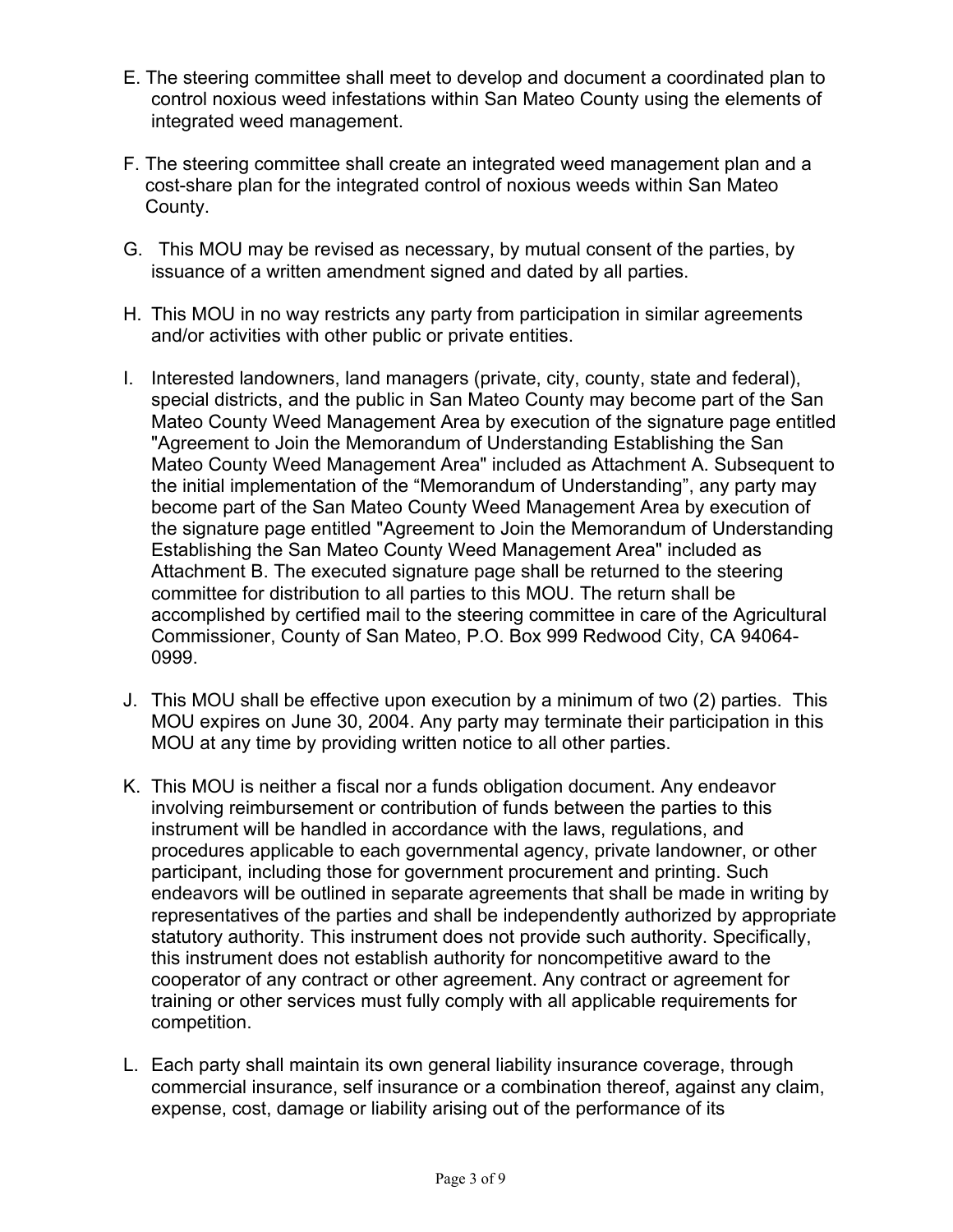responsibilities pursuant to this MOU. Proof of insurance coverage shall be required at the time specific contracts for grant funding are awarded.

- M. In lieu of and not withstanding the pro rata risk allocation which might otherwise be imposed between the parties pursuant to Government Code Section 895.6, the parties agree that all losses or liabilities incurred by a party shall not be shared pro rata but instead the parties agree that each of the parties hereto shall fully indemnify, defend and hold harmless each of the other parties from any claim, expense or cost, damage or liability arising out of, or in connection with, performance or nonperformance of its responsibilities pursuant to this MOU or arising out of the negligent or intentional acts or omissions of its employees, agents or contractors.
- N. Each party shall perform its responsibilities and activities described herein as an independent contractor and not as an officer agent, servant, or employee of any of the other parties hereto. Each party shall be solely responsible for the acts and omissions of its officers, agents, employees, contractors, and subcontractors, if any. Nothing herein shall be considered as creating a partnership or joint venture between the parties.
- O. This MOU may be executed in any number of counterparts, each of which shall for all purposes be deemed to be an original and all of which shall together constitute one and the same instrument.

#### P. **Conditions: In consideration of the above promises, the parties agree to perform the activities as follows:**

#### **County of San Mateo:**

#### **Department of Agriculture/ Weights and Measures**

- 1. Work with public agencies and private landowners to control noxious weed infestations on properties in the County.
- 2. Cooperate with the California Department of Food and Agriculture (CDFA) to release and monitor biological control organisms throughout San Mateo County.
- 3. Cooperate with individuals and agencies on control and prevention programs for noxious weeds.
- 4. Conduct surveys and identify noxious weed sites throughout the County. Develop maps and a Geographic Information System (GIS) database inventory.
- 5. Educate the public, growers and agencies about noxious weeds, their identification, and methods of control and prevention.
- 6. Provide information about the safe use of pesticides. Annually sponsor Pesticide Continuing Education courses.
- 7. Promote and implement elements of integrated weed management to prevent the establishment and spread of noxious weeds in San Mateo County.
- 8. Cooperate in the development of grant proposals to fund local weed management programs.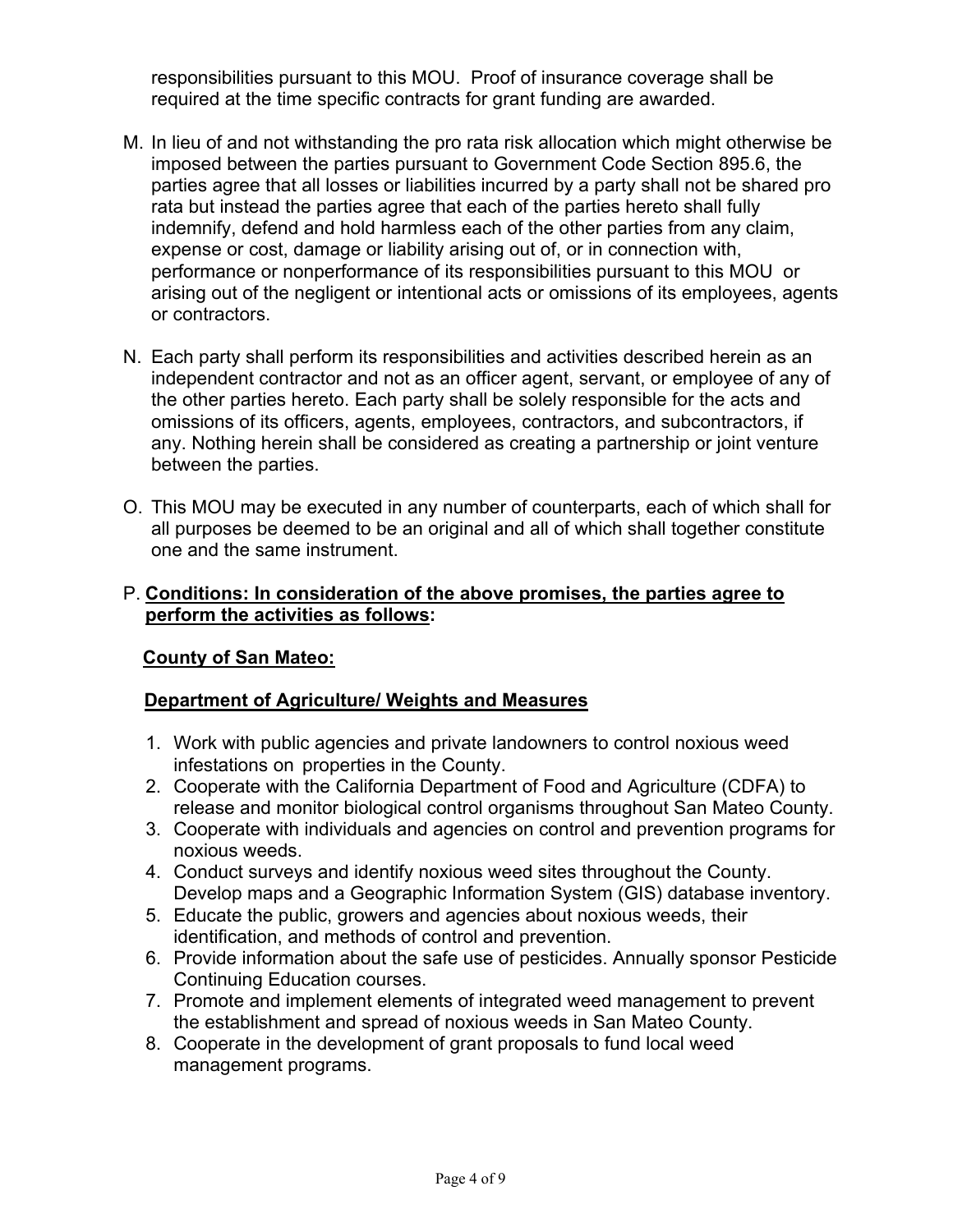#### **Parks and Recreation Division**

- 1. Educate the public, Parks and Recreation employees, and land tenants about noxious weeds, their identification, and methods of control and prevention.
- 2. Identify high-risk pathways of noxious weed introduction onto parklands.
- 3. Coordinate the control of noxious weed infestations on park lands with the San Mateo County Agricultural Commissioner's Office.
- 4. Promote and implement elements of integrated weed management to prevent the establishment and spread of noxious weeds in San Mateo County.
- 5. Cooperate in the development of grant proposals to fund local weed management programs.

#### **Public Works Department**

- 1. Educate Public Works Department employees about noxious weeds, their identification, and methods of control and prevention.
- 2. When available, provide data on noxious weed infestations on county rights-of way property to the San Mateo County Agricultural Commissioner's Office.
- 3. Identify high-risk pathways of noxious weed introduction onto county roads.
- 4. Promote and implement elements of integrated weed management to prevent the establishment and spread of noxious weeds in San Mateo County.
- 5. Cooperate with agencies and landowners in joint programs and projects to prevent, control, and eradicate noxious weeds.
- 6. Provide assistance with grant proposals to fund noxious weed control programs.

#### **California Department of Food and Agriculture (CDFA)**

- 1. Supply biological control organisms to suppress noxious weeds.
- 2. Provide technical assistance and resource support to San Mateo County Agricultural Commissioner's Office for control of "A" and "B"- rated noxious weeds.
- 3. Review, evaluate, and report results of "A" and "B"-rated noxious weed eradication activities.
- 4. Promote and implement elements of integrated weed management to prevent the establishment and spread of noxious weeds in San Mateo County.
- 5. Cooperate in the development of grant proposals to fund local weed management programs.

#### **California Department of Parks and Recreation**

- 1. Educate visitors, concessionaires, employees, and land tenants about noxious weeds, their identification, and methods of control and prevention.
- 2. When available, provide data on noxious weed infestations on park property to the San Mateo County Agricultural Commissioner's Office.
- 3. Coordinate the control of noxious weed infestations on park lands with the San Mateo County Agricultural Commissioner's Office.
- 4. Identify high-risk pathways of noxious weed introduction onto parklands.
- 5. Promote and implement elements of integrated weed management to prevent the establishment and spread of noxious weeds in San Mateo County.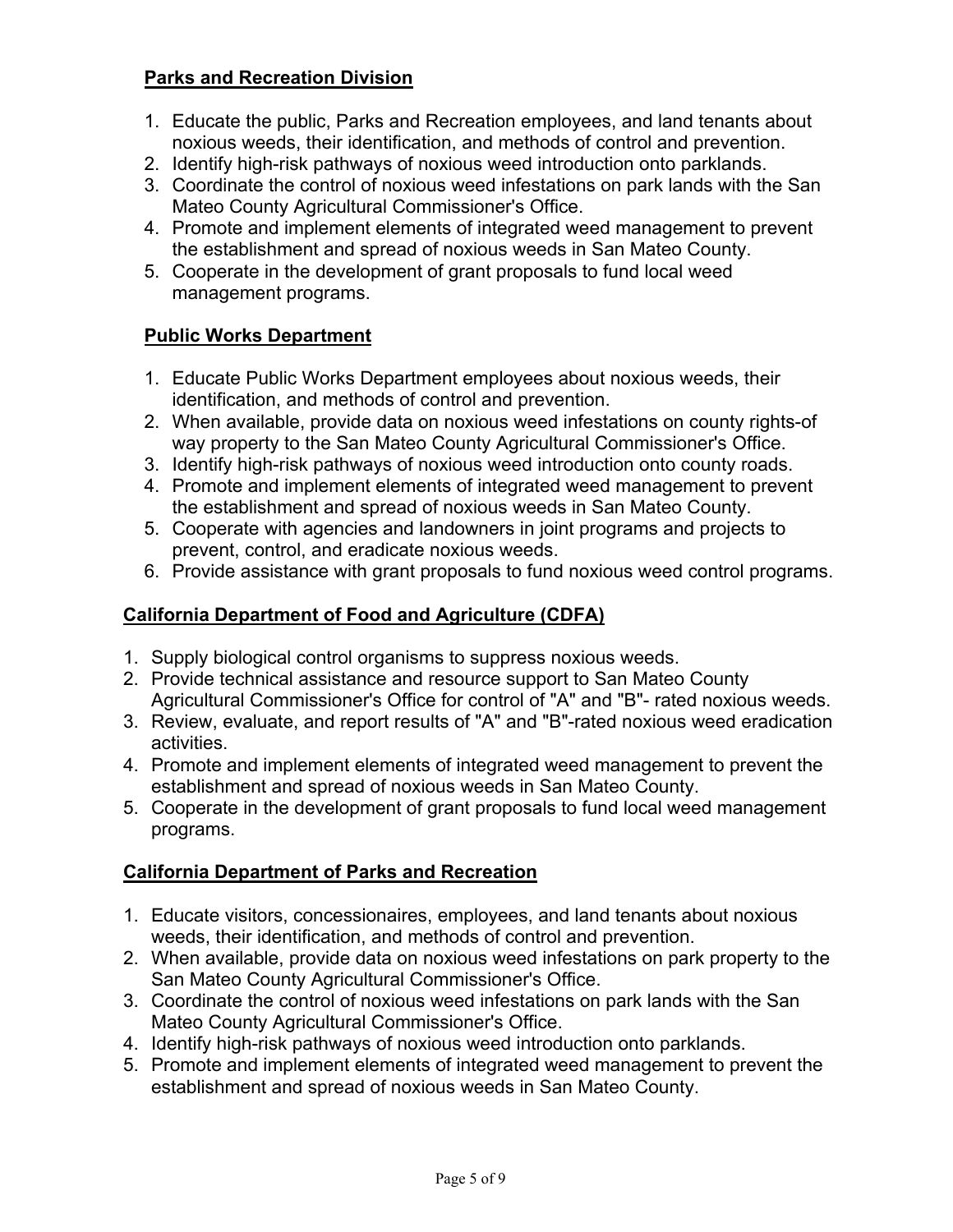6. Cooperate in the development of grant proposals to fund local weed management programs.

#### **Midpeninsula Regional Open Space District (MROSD)**

- 1. Educate the public and MROSD employees about noxious weeds, their identification, and methods of control and prevention.
- 2. When available, provide data on noxious weed infestations on MROSD property to the San Mateo County Agricultural Commissioner's Office.
- 3. Identify high-risk pathways of noxious weed introduction onto MROSD lands.
- 4. Promote and implement elements of integrated weed management to prevent the establishment and spread of noxious weeds in San Mateo County.
- 5. Cooperate in the development of grant proposals to fund weed management programs on MROSD lands.

#### **San Mateo County Farm Bureau**

- 1. Educate the public and members about noxious weed identification, methods of prevention, and their affect on agriculture.
- 2. Work with the California Farm Bureau and the American Farm Bureau to ensure that effective herbicides for noxious weed control will remain registered for use in California.
- 3. Educate and encourage members to cooperate and work with the San Mateo County Agricultural Commissioner's Office or the Cooperative Extension Service for assistance in identifying noxious weeds and effective control methods.
- 4. Promote and support legislation, which encourages national, state, and local level support of noxious weed control efforts.
- 5. Promote and implement elements of integrated weed management to prevent the establishment and spread of noxious weeds in San Mateo County.
- 6. Cooperate in the development of grant proposals to fund local weed management programs.

## **Friends of Edgewood**

- 1. When available, provide data on noxious weed infestations on Edgewood Park and Natural Preserve property to the San Mateo County Agricultural Commissioner's Office through the San Mateo County Division of Parks and Recreation.
- 2. Cooperate with public agencies and private landowners in efforts to prevent, control, and eradicate noxious weed infestations on properties in the County.
- 3. Promote and implement elements of integrated weed management to prevent the establishment and spread of noxious weeds in San Mateo County.
- 4. Cooperate in the development of grant proposals to fund local weed management programs through the San Mateo County Division of Parks and Recreation Division.
- 5. Promote and support legislation which encourages national, state and local level support of noxious weed control efforts.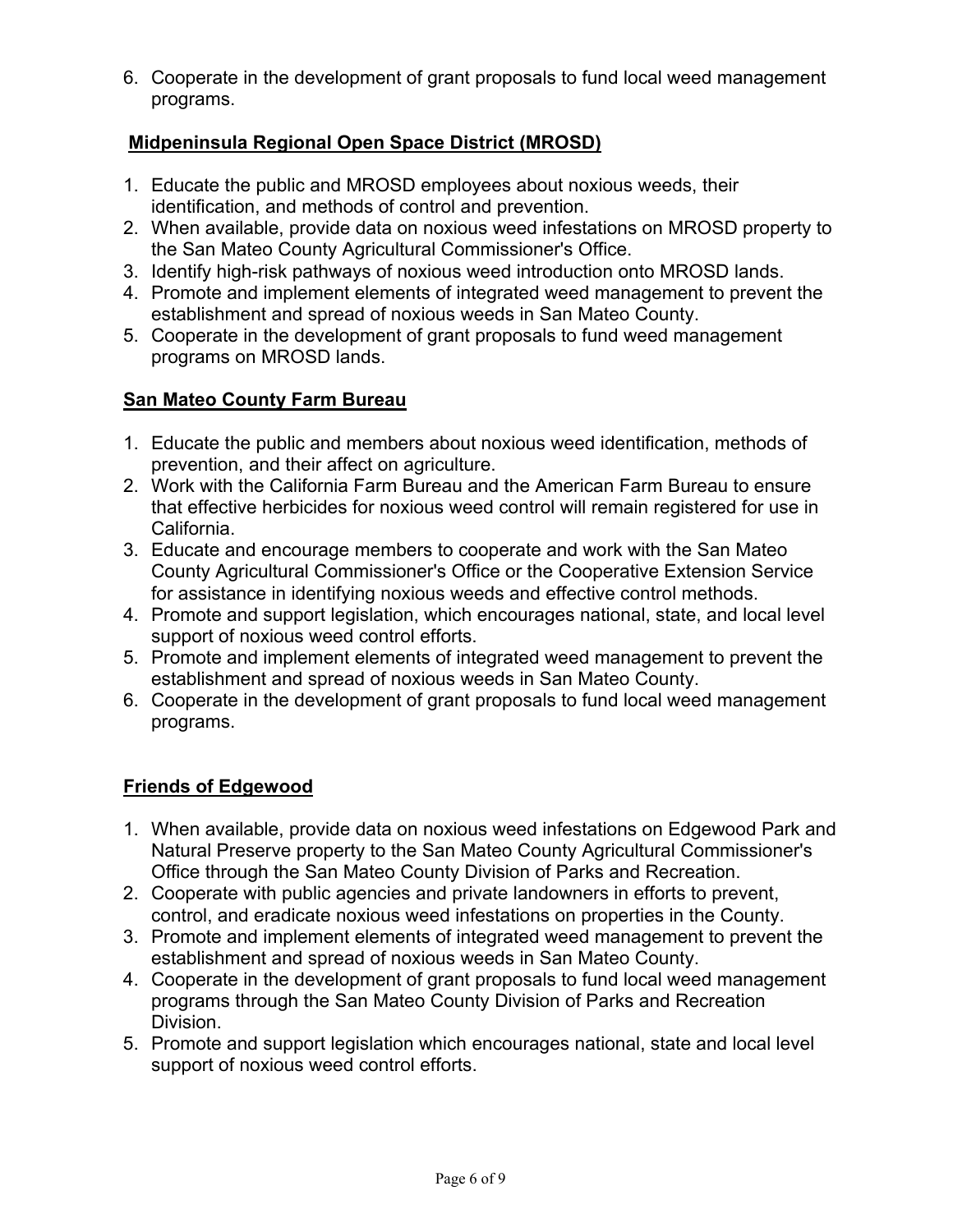6. Educate the public, employees, members, donors, land tenants, concessionaires and visitors about noxious weeds, their identification and methods of control and prevention.

#### **Stanford University Jasper Ridge Biological Preserve**

- 1. When available, provide data on noxious weed infestations on Jasper Ridge Biological Preserve property to the San Mateo County Agricultural Commissioner's Office.
- 2. Cooperate with agencies and landowners in efforts to prevent, control, and eradicate noxious weeds.
- 3. Promote and implement elements of integrated weed management to prevent the establishment and spread of noxious weeds in San Mateo County.
- 4. Cooperate in the development of grant proposals to fund local weed management programs.
- 5. Research integrated weed management methods to eradicate, control, and prevent the spread of noxious weeds in San Mateo County.
- 6. Research the impacts, and methods to quantify the impacts of weeds to local ecosystems.
- 7. Assist cooperators in biological research of local noxious weeds.

#### **Pescadero Conservation Alliance**

- 1. When available, provide data on noxious weed infestations to the San Mateo County Agricultural Commissioner's Office.
- 2. Cooperate with agencies and landowners in efforts to prevent, control, and eradicate noxious weeds.
- 3. Promote and implement elements of integrated weed management to prevent the establishment and spread of noxious weeds in San Mateo County.
- 4. Cooperate in the development of grant proposals to fund local weed management programs.
- 5. Map noxious and invasive weeds on the San Mateo County Coast.
- 6. Research the impact and spread of invasive weeds in local ecosystems.
- 7. Research methods of controlling and eradicating invasive weeds.

## **San Francisco Public Utilities Commission (SFPUC) Water Department**

- 1. Educate the public, SFPUC employees, and land tenants about noxious weeds, their identification, and methods of control and prevention, with an emphasis on maintenance and enhancement of water quality.
- 2. When available, provide data on noxious weed infestations on county watershed property to the San Mateo County Agricultural Commissioner's Office.
- 3. Cooperate with agencies, and landowners in joint programs and projects to prevent, control, and eradicate noxious weeds.
- 4. Identify high-risk pathways of noxious weed introduction onto SFPUC properties.
- 5. Coordinate the control of noxious weed infestations on watershed lands with the San Mateo County Agricultural Commissioner's Office and land tenants.
- 6. Promote and implement elements of integrated weed management to prevent the establishment and spread of noxious weeds in San Mateo County.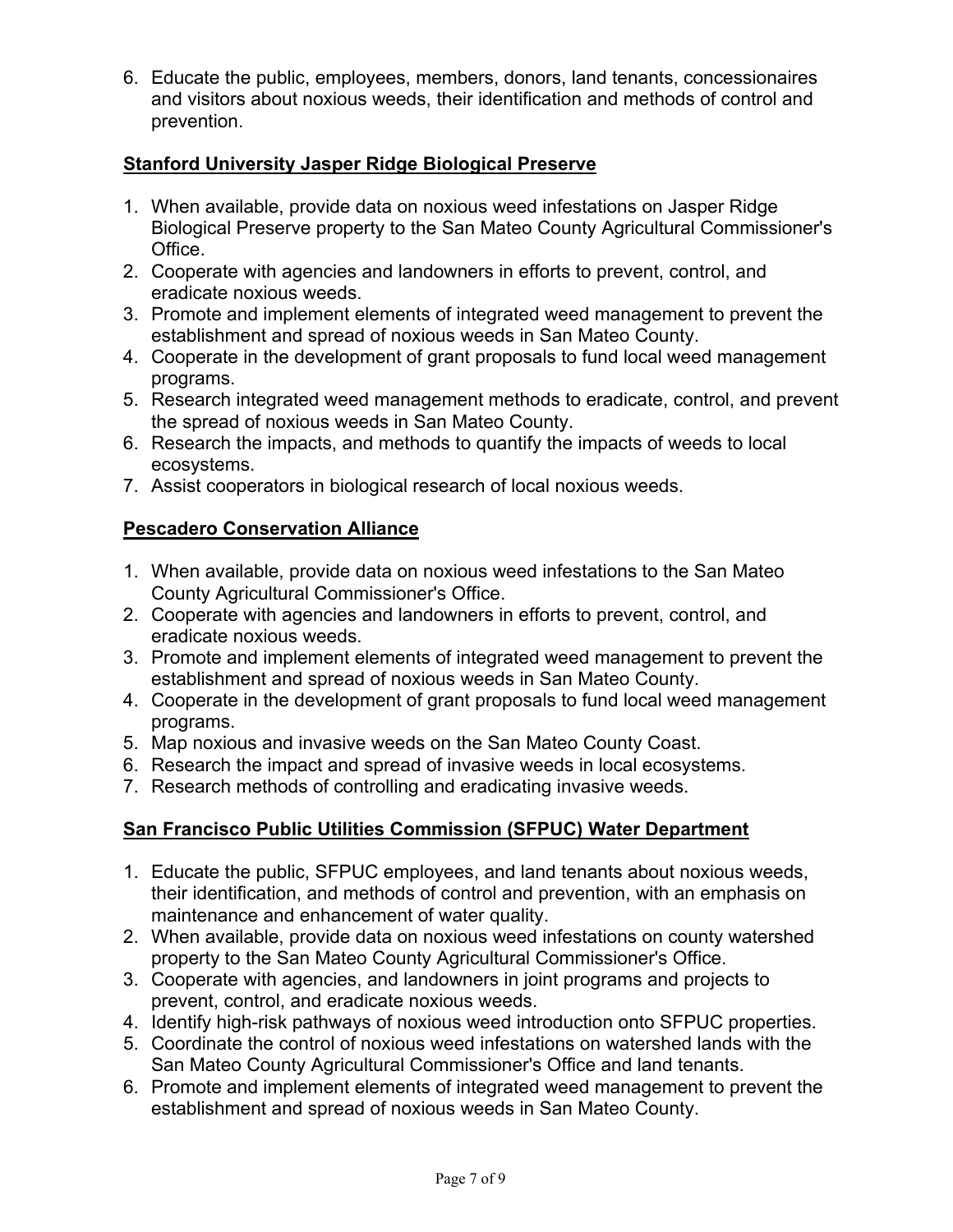7. Cooperate in the development of grant proposals to fund local weed management programs.

#### **California Native Plant Society (CNPS)**

- 1. Educate the public and CNPS volunteers about noxious weed identification, and the importance of control and prevention.
- 2. When available, provide data on noxious weed infestations to the San Mateo County Agricultural Commissioner's Office.
- 3. Cooperate with public agencies and private landowners in efforts to prevent, control, and eradicate noxious weed infestations in the County.
- 4. Promote and implement elements of integrated weed management to prevent the establishment and spread of noxious weeds in San Mateo County.
- 5. Cooperate in the development of grant proposals to fund local weed management programs.
- 6. Promote and support legislation which encourages national, state and local level support of noxious weed control efforts.
- 7. Research integrated weed management methods to eradicate, control and prevent the spread of noxious weeds in San Mateo County.
- 8. Research the impacts, and methods to quantify the impacts, of weeds to local ecosystems.

## **Peninsula Open Space Trust (POST)**

- 1. When available, provide data on noxious weed infestations on POST property to the San Mateo County Agricultural Commissioner's Office.
- 2. Cooperate with agencies and landowners in efforts to prevent, control, and eradicate noxious weeds.
- 3. Promote and implement elements of integrated weed management to prevent the establishment and spread of noxious weeds in San Mateo County.
- 4. Cooperate in the development of grant proposals to fund local weed management programs.

## **California Department of Transportation (CalTrans)**

- 1. Educate CalTrans employees about noxious weeds, their identification, methods of control and prevention.
- 2. When available, provide data on noxious weed infestations on CalTrans rights-of way property to the San Mateo County Agricultural Commissioner's Office.
- 3. Identify high-risk pathways of noxious weed introduction onto CalTrans maintained roads and highways.
- 4. Promote and implement elements of integrated weed management to prevent the establishment and spread of noxious weeds in San Mateo County.
- 5. Cooperate with agencies and landowners in joint programs and projects to prevent, control, and eradicate noxious weeds.
- 6. Provide assistance with grant proposals to fund noxious weed control programs.